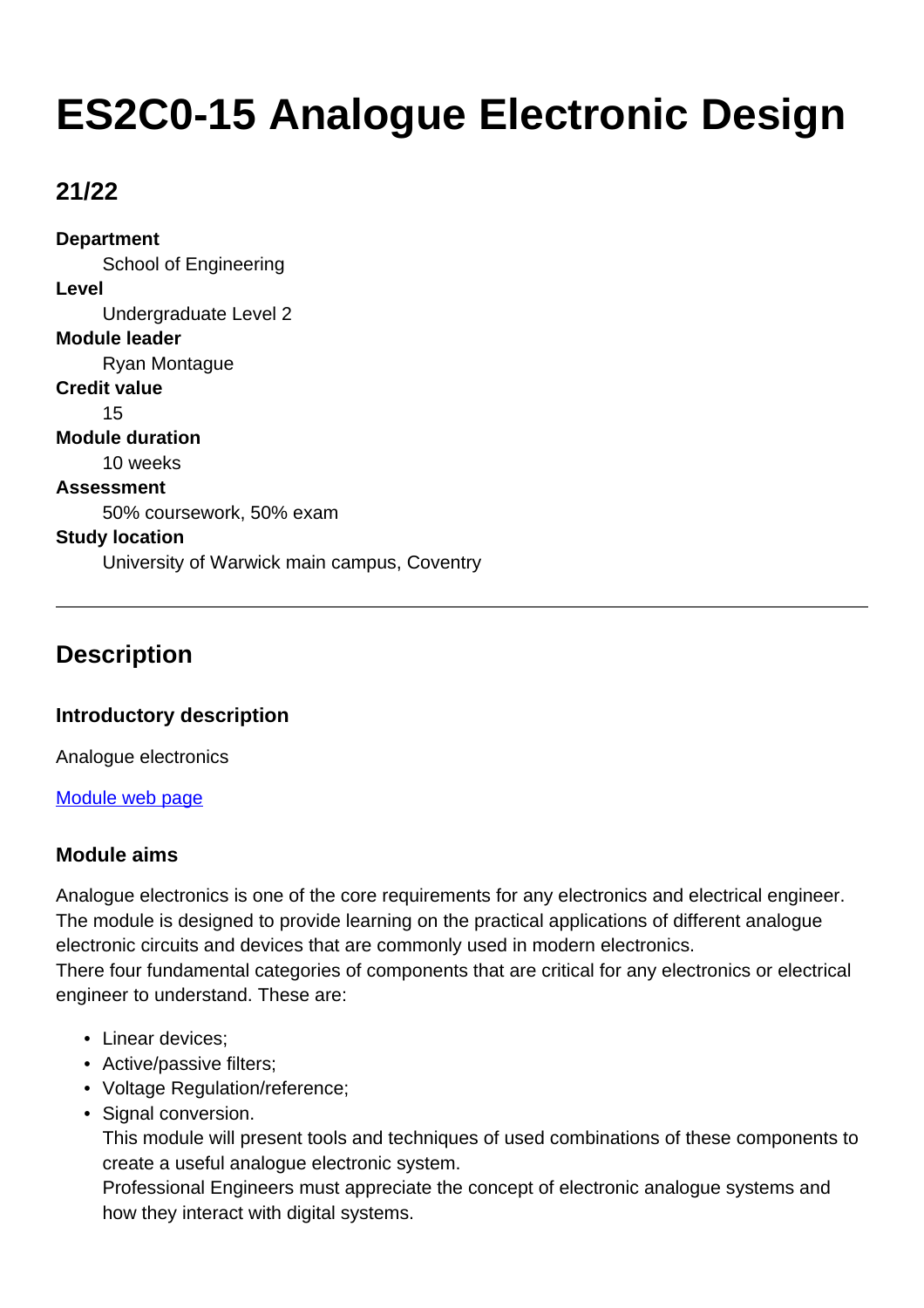## **Outline syllabus**

This is an indicative module outline only to give an indication of the sort of topics that may be covered. Actual sessions held may differ.

Lecture Topics include:

- Diodes, BJTs and FETs transistors as individual devices and in use as simple linear amplifiers. In addition, use of transistors as high/low sided switches and level shifters.
- Analogue Circuit Modelling and Simulation: Schematic capture and simulation of analogue electronic components.
- Voltage regulators (including LDOs), voltage references and current sources. How to construct and deploy these components.
- Digital to Analogue and Analogue to Digital Converters, including SAR, Sigma-delta and flash
- Operational Amplifiers (including internal topology), covering different circuit configuration with focus on single supply (5V, 3.3V and 1.8V) operation. This will include instrumentation amplifiers and comparators
- Sources of electrical noise, passive and active filters, covering operation and design methods
- Signal Selection, processing and conversion (including multiplexing, ADC and DAC converters)
- Analogue oscillators, waveform generation and timers
- Non-linear circuits, including log amplifiers

## **Learning outcomes**

By the end of the module, students should be able to:

- Understand a range of different analogue electronics systems
- Combine different analogue electronic components to create a system
- Appreciate specifications and design limitations and be able to design analogue electronic systems to fulfil these.

## **Indicative reading list**

Microelectronics Circuit Analysis and Design, Donald Neaman, 4e 2009.

## **Subject specific skills**

Ability to apply relevant practical and laboratory skills building and testing analogue electronic circuits

## **Transferable skills**

Numeracy: apply mathematical, computational and modelling methods in an engineering context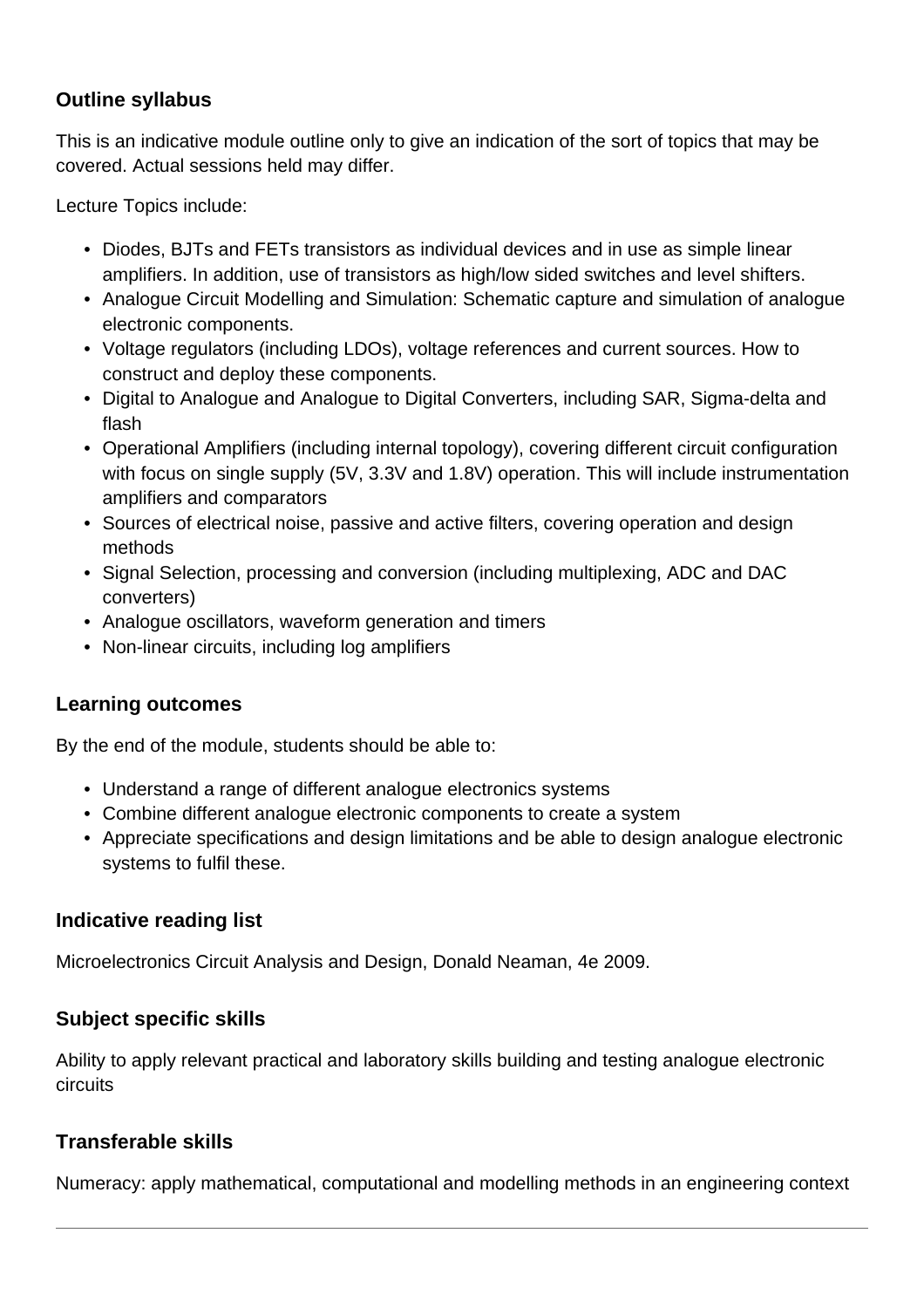## **Study**

## **Study time**

**Type Required** Total 150 hours

Lectures 20 sessions of 1 hour (13%) Seminars 2 sessions of 1 hour (1%) Demonstrations 2 sessions of 1 hour (1%) Practical classes 5 sessions of 3 hours (10%) Private study 111 hours (74%)

## **Private study description**

111 hours of guided independent learning

## **Costs**

No further costs have been identified for this module.

## **Assessment**

You must pass all assessment components to pass the module.

## **Assessment group C1**

|                                         | Weighting | <b>Study time</b> |
|-----------------------------------------|-----------|-------------------|
| LABORATORY RESULTS REPORTING            | 50%       |                   |
| ONLINE QMP LABORATORY RESULTS REPORTING |           |                   |
| <b>Online Examination</b>               | 50%       |                   |
| <b>QMP</b> online examination           |           |                   |
| ~Platforms - AEP, QMP                   |           |                   |

- Online examination: No Answerbook required
- Students may use a calculator
- Engineering Data Book 8th Edition
- Graph paper